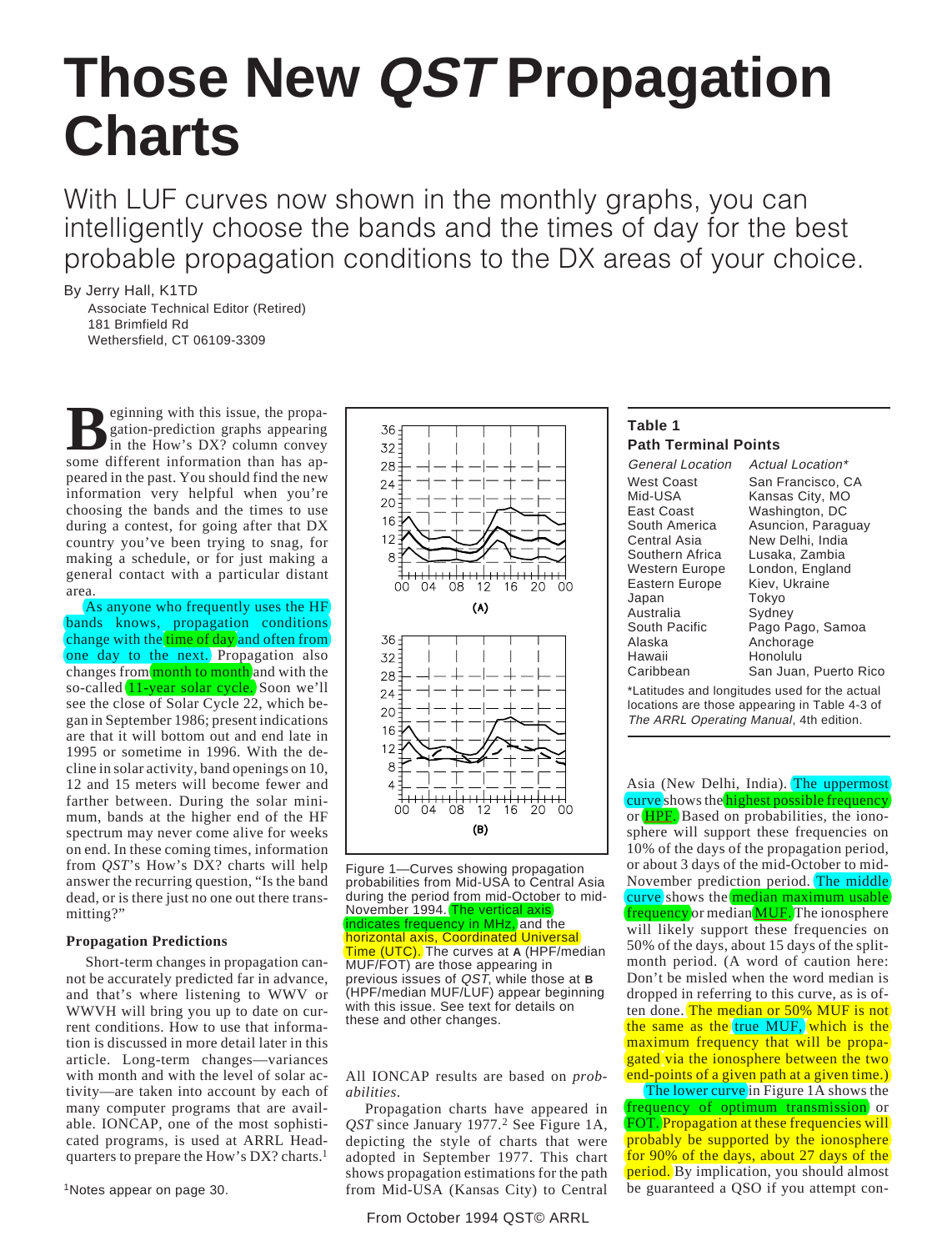tacts at times and frequencies indicated by the FOT curve, right? This is the "optimum" frequency, so how can you go wrong? Let's follow up on this idea while referring to Figure 1A; it looks as if a great opportunity to work Central Asia from Mid-USA is on 40 meters between 0400 and 1000 UTC (10 PM to 4 AM CST). The FOT curve is relatively flat during this time period, and it hugs the broken line representing the 40-meter amateur band all the while.

#### **Lowest Usable Frequency, the LUF**

But have we overlooked something? Is 40 meters from 0400 to 1000 really the best choice of band and time? As we'll see shortly, NO! (Actually, it's about the worst choice!) Why is this? To comprehend the reason, we need to understand that the three curves of Figure 1A tell us *only* that, based on probabilities, the various frequencies will be supported by ionospheric propagation when indicated. But those curves tell us nothing of signal strengths. To get another piece of the best-propagation puzzle, we also need to consider the path losses between the transmitter and the receiver. A big contributor to losses is absorption in the ionosphere, particularly the D region. Some other losses are from dispersion of the transmitted energy in space and signal scattering at intermediate reflection and/or refraction points. When all these losses are added up, they can knock the signal from a 1500-W transmitter down to an S-1 level and even lower. So while the signal may be propagated via the ionosphere, it might be too weak to be heard at the receiving end of the path.

This means that at times, especially on longer paths, signals at the  $($ FOT $)$ or "optimum" frequency may be unusable because of path losses. The lowest usable frequency or  $(LUF)$  indicates the frequency below which signals will be too weak to be usable. The LUF may be calculated by taking many variable factors into account, such as all the path losses, the transmitter power, the transmitting and receiving antenna gains, the noise level at the receiver site, and even the bandwidth of the signal. To illustrate how some of these variables affect the LUF, consider that a weak signal from a 1.5-kW transmitter can get through the noise at times when the signal from a 1.5-W rig would never make it. Similarly, a CW signal will often get through the noise when an SSB signal will not.3

## **The New** *QST* **Charts**

IONCAP and a few other computer programs support LUF calculations by taking all the path losses and many other variable factors into account. Figure 1B shows the new style for the *QST* charts. You'll see right away that the FOT curve of Figure 1A has been replaced by a heavy broken line. This is the LUF curve, shown as heavy and broken for distinction. The chart of Figure

## **Table 2**

#### **Parameters Used for IONCAP Calculations**

**Transmitter power**: 1500 W

#### **Antennas at each end of the path**:

Data is read from an external binary antenna file created especially for preparing these QST propagation charts. The data is based on dipole and Yagi antenna elevation patterns, modified for a constant gain at elevation angles above the peak response of the lowest lobe in the patterns. (Of course the peak angle changes with frequency and with antenna height.) The constant-gain characteristic at the higher angles avoids "holes" in the data that occur because of nulls in the patterns of real antennas. From the standpoint of gain and antenna height, this file emulates 8 separate monoband antennas.

## The basic antennas for each amateur band are:

- 80, 40 and 30 m: Horizontal half-wave dipoles, 100 ft high
- 20 and 17 m: 3-element Yagis, free-space gain 5.5 dBd, 100 ft high
- 15, 12 and 10 m: 4-element Yagis, free-space gain 7 dBd, 60 ft high
- **Ground characteristics at each end of path**: "Average" ground

#### **Dielectric constant**: 13

**Conductivity**: 5 millisiemens per meter

#### **Minimum radiation angle**: 1.0°

- **Manmade noise level in a 1-Hz bandwidth at 3 MHz at receiver site**: –148 dBW (typical for rural areas)
- **Required reliability**: 50%, half the days of the month

**Required SNR**: 30 dB, for CW bandwidth (10 log  $100 + 10 = 30$ ). For SSB the required SNR would be 10 log 2100 + 10 = 43 dB, 13 dB higher.

1B is actually one of the 30 How's DX? charts appearing in this issue, but shown at a larger size. At first the curves that cross over each other in Figure 1B may appear confusing, but the explanation that follows should eliminate any confusion.

To use the new charts effectively, it is  $($ important to keep one thing in mind $)$ — $($ the $)$ old adage that frequencies slightly below the MUF are always the best to use. That's because the signals are reflected back at shallow angles from the ionosphere, giving them a longer skip distance, and because they suffer the least absorption, yielding stronger signals. Depending on the day-today propagation conditions, the actual MUF may be near the HPF curve of the chart, it may be near the median-MUF curve of the chart, or it may be below the chart's median-MUF curve.

If you go lower in frequency from the actual MUF, the path losses increase, and with this the received signals will become weaker (all else being held equal). The lower you go in frequency, the weaker the signals become, until eventually you reach the LUF. This means that there is a frequency window for making contacts on a given path at a given time. That window includes all frequencies between the MUF and the LUF.

As propagation changes during the day the frequency window changes, and often even closes for a time on the longer paths. This happens when the MUF equals or goes below the LUF, indicated by a crossover of the curves. When the frequency window is closed, it will be difficult or impossible to make contacts on any frequency. In Figure 1B the median MUF goes below

the LUF during two time periods, 0300 to 1100 and 1700 to 1900 UTC. So now, what about 40 meters between 0400 and 1000, as we originally selected from Figure 1A? No good at all, as we can now realize from Figure 1B! The LUF is higher than the median MUF for the entire period. It'd be better to get some sleep, and try at another time.

As the MUF depends on day-to-day propagation conditions, so does the LUF. As solar activity increases, so do path losses from absorption, and the lowest usable frequency becomes higher. In other words, on exceptionally good days when propagation conditions support the HPF, the LUF will also rise somewhat. So the frequency windows can shift up and down as propagation conditions change from one day to the next. But the MUF and the LUF do not always "track" each other. Another factor that greatly affects the LUF is the earth's geomagnetic activity, indicated by the K and A indices broadcast by WWV and WWVH. As these values increase, the LUF also increases. The *QST* charts assume the earth's geomagnetic activity is low.

## **QSO Windows**

Refer again to Figure 1B. With the preceding information, we now see that on an average propagation day there will be two frequency windows during the forecast month for the Mid-USA to Central Asia path, from 1100 to 1600 and from 1900 to 0300 UTC. With the new charts, finding the best times and amateur bands for making schedules or for seeking DX contacts is simply a matter of selecting a big frequency window from the chart (a large separation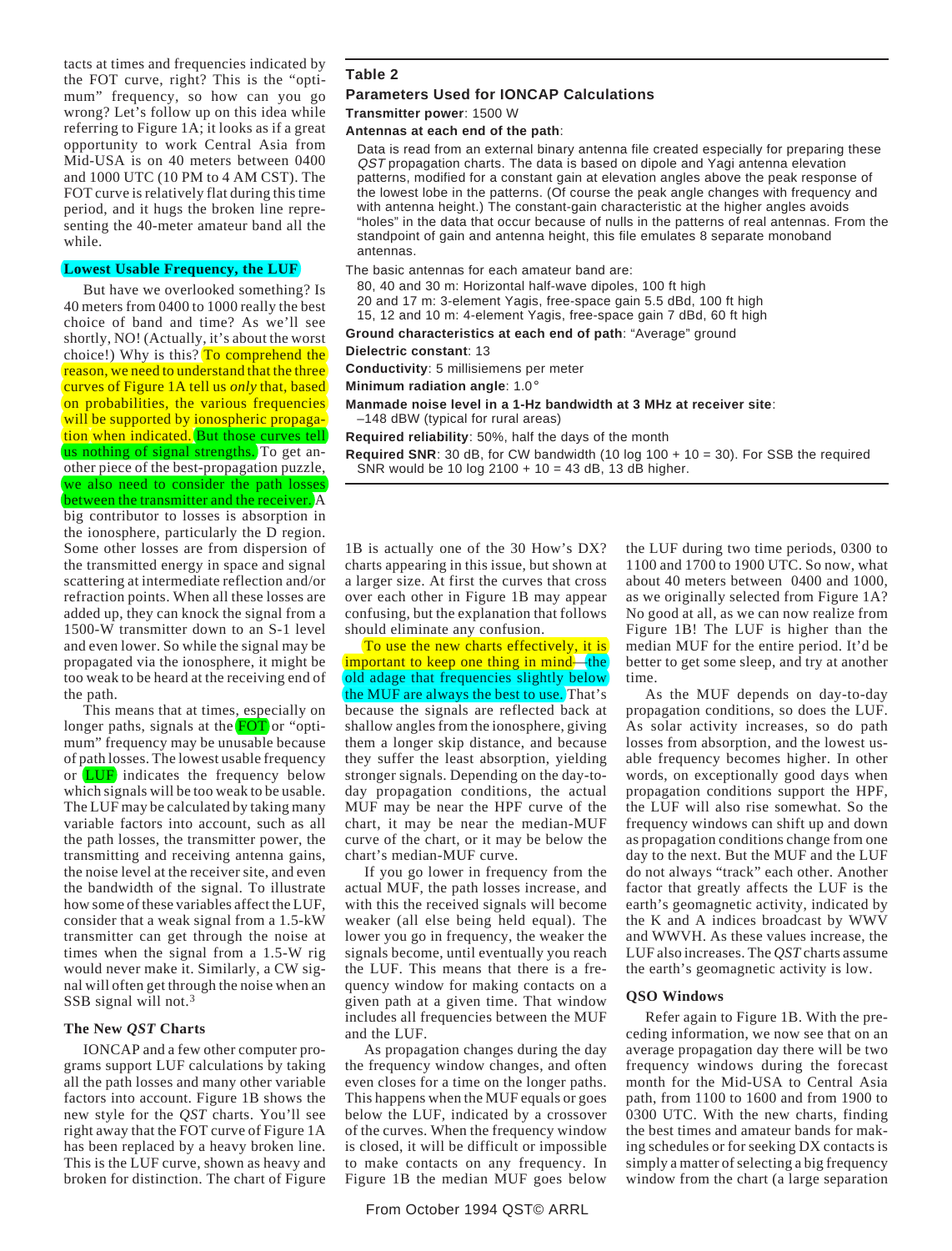

Figure 2—Curves showing propagation probabilities from Hawaii to the West Coast for mid-October to mid-November. The horizontal axis indicates Coordinated Universal Time (UTC) and the vertical axis frequency in MHz. The curves at **A** show HPF/median MUF/FOT, while **B** shows the new chart style with HPF/median MUF/ LUF curves. Note in **B** that the frequency window is open around the clock. See text for determining the FOT from the new chart style.

between the median-MUF and the LUF curves) and choosing the band nearest the median MUF—a QSO window, if you will. We see in Figure 1B that on average there will be a brief 20-meter band opening around 1400 UTC. (On exceptionally good days this may develop into a 17-meter band opening from 1400 to 1800.) We also see that the chances for a 30-meter band opening are good from 2200 to 0200 UTC. The best propagation during the 24-hour period is likely to be during the brief 20-meter QSO window at 1400, as the LUF is below 12 MHz.

If you're looking for a longer QSO window, then try 30 meters from 2300 to 2400; the median MUF is not far above 10 MHz and the predicted LUF is below 9 MHz. If you are making a schedule, it'd be wise to have alternative bands to allow for shortterm propagation changes. Twenty meters between 2300 and 2400 would be a good second choice, as the HPF is above the 20-meter frequencies.

Among all the charts in the How's DX? column you'll see several paths where the frequency window is open all day long. The Hawaii to West Coast path is one example, shown in Figure 2B. Choosing the best band for use at a particular time of day is simple; just take the one nearest the median-MUF curve, keeping in mind that day-to-day changes may have some effect.

## **FOT Values from the New Charts**

Just because the FOT curves will no longer be appearing in *QST*, you should not assume the FOT information has no value. Indeed, the FOT will almost always provide consistent "armchair copy" on short paths, and on any path when the FOT is significantly above the LUF. The FOT information is very helpful in point-to-point communication where 90% or higher reliability is required. Say that you live on the West Coast (San Francisco) and want to maintain continuous reliable contact with Hawaii (Honolulu) for an extended period of time. Figure 2 shows the probabilities for this path. Figure 2B indicates the frequency window is open all day long with the LUF significantly below the median MUF, so amateur bands near the FOT would be a wise choice.

Even though the FOT data is not included in the new chart, you can still obtain FOT values to a good approximation by taking 80% of the median MUF.4 For example, note the median MUF in Figure 2B at 0600 UTC. The value there is 13.0 MHz. Taking  $80\%$ ,  $FOT = 13.0 \times 0.8 = 10.4$  MHz. For comparison of this result, see the FOT value plotted in Figure 2A. At 0600, IONCAP predicts the FOT will be 10.0 MHz.

Let's look at another time, 1600 UTC. The median MUF is 14.0 MHz. The approximation is FOT =  $14.0 \times 0.8 = 11.2$ MHz, whereas the value from IONCAP is about 11.5 MHz. Although there may be some slight difference between this approximation and more precise calculations, the appropriate amateur band should be easy to discern from the approximations. For this path, Hawaii to West Coast, the FOT results indicate the 30-meter band should provide communications for at least 90% or 27 days of the prediction period from about 0400 to 1600 UTC.

## **Specific Path Terminal Points**

The 30 charts in the How's DX? column cover as many paths as possible within a reasonable amount of page space for all the readers of *QST.* For a particular geographic area, the number of those to use is reduced. If you're in the western, central or eastern part of the US you'll find charts to South America, Central Asia, Southern Africa, Western Europe, Eastern Europe, Japan and Australia. There are two charts to South Pacific from the US, Mid-USA and East Coast, and one chart from the West Coast to the Caribbean. In addition, there are two charts for Alaska showing probabilities for the East Coast and Western Europe, and three charts for Hawaii to the West Coast, East Coast, and Western Europe. A chart for the East Coast to West Coast completes the set.

Pacific. Beginning with this issue, that chart has been replaced by the popular path, Hawaii to the West Coast. If you are interested in data for the the West Coast to the South Pacific, you can linearly interpolate the sets of curves for Hawaii to the West Coast and the West Coast to Australia. The results will be quite accurate, as the bearings are essentially identical and Pago Pago (the South Pacific terminal point) is very close to being halfway between Hawaii and Australia.

In earlier issues of *QST* a chart was included for the West Coast to the South

Another change in the charts is the terminal point in Australia. Now the charts use Sydney, rather than the former Melbourne. This change better covers New Zealand, and also facilitates the interpolation for West Coast to South Pacific, mentioned in the previous paragraph. Another minor change is a name change only for the path from the Caribbean to the West Coast, formerly shown as Puerto Rico to the West Coast.

From these statements it becomes obvious that the labels for the charts give generalized geographic areas. The actual locations for all terminal points are listed in Table 1. If you are located some distance from an actual terminal point, you can make some correction based on latitude. The general rule is that the higher the latitude, the lower will be the median MUF.

## **IONCAP Data**

The results from all IONCAP calculations pertain to a calendar month that is specified when the program is run. Because the *QST* prediction period straddles two calendar months, some extra steps are taken at ARRL Headquarters to provide information for the *QST* prediction period. Two sets of calculations are run—one for the first calendar month and one for the second. The means of the results (averages, in common parlance) from the two months are then used to prepare the charts.

The technical data that goes into IONCAP for the calculations are summarized in Table 2. The legal power limit (1500 W) for the calculations is used, not because everyone will be running this power, but because the LUF can be adjusted upward for lower levels. Similarly for the antenna gains; the LUF can be adjusted upward if you have antennas with lower gains than those used for the calculations, or adjusted downward if you have super antennas with greater gains.

#### **Short-Term Propagation Changes**

As mentioned previously, the actual MUF may be near the HPF curve of the chart, it may be near the median-MUF curve of the chart, or it may be below the chart's median-MUF curve. To get a report of current propagation conditions, listen to the WWV propagation broadcasts at 18 minutes past the hour or WWVH